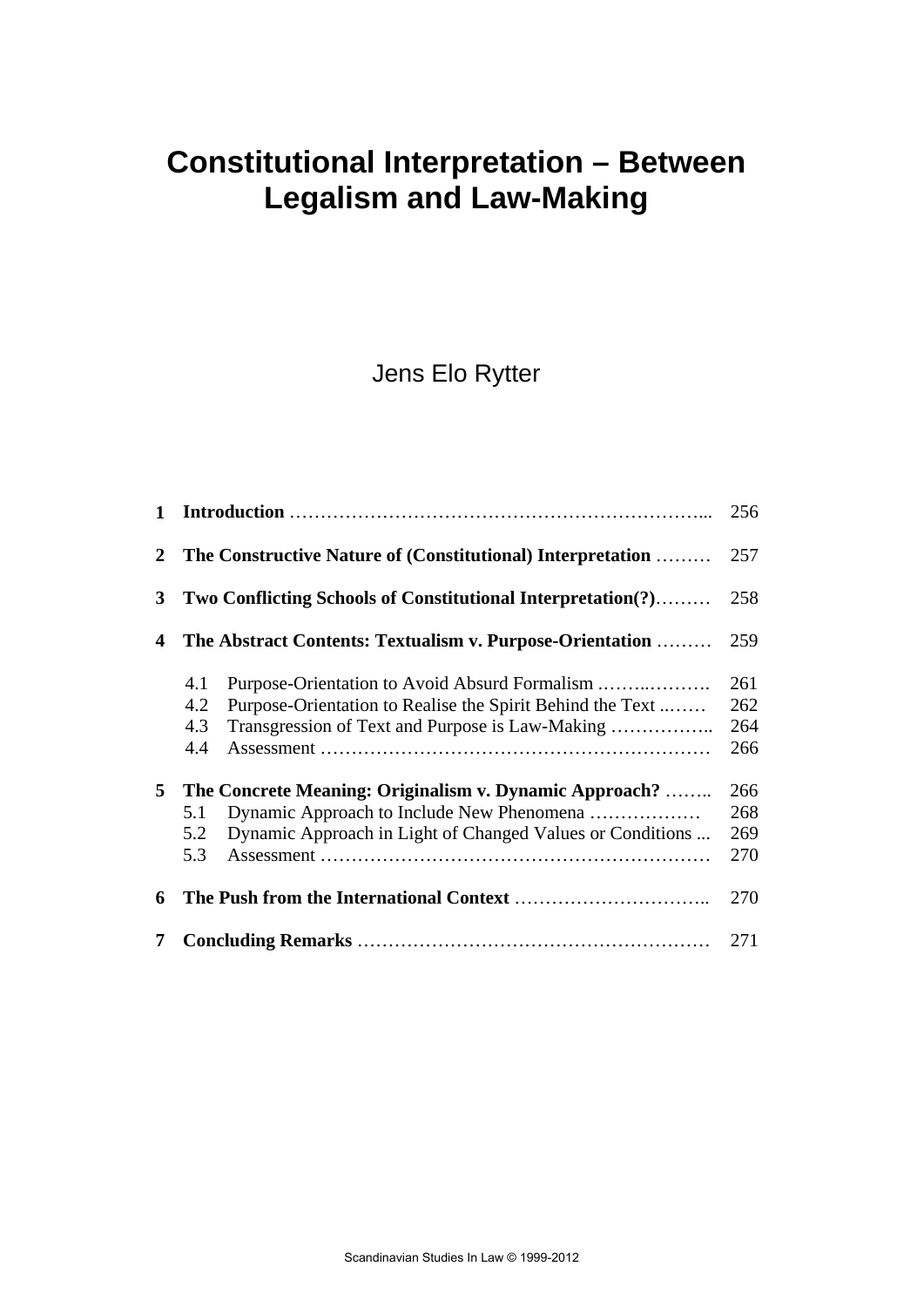#### **1 Introduction**

There is something inherently attractive about constitutional interpretation. Why? Clearly, it must be because it really matters. From a theoretical perspective constitutional interpretation may be regarded as just another branch of legal interpretation. From a normative perspective, however, the constitution deals with issues more fundamental than do must other legal documents, such as the basic values of the legal system, the distribution of power among state organs and the basic rights and freedoms of individuals. Furthermore, from a political perspective the stakes involved in constitutional interpretation are much higher than in others fields of legal interpretation, because the constitution is the superior law of the legal system, commanding even the legislature.

Constitutional interpretation is defined here as *the activity aimed at extracting from a written constitution the general normative content and specific meaning of its provisions*. Consequently, I exclude from the concept of constitutional interpretation the formulation and interpretation of other sources of constitutional law, such as constitutional custom and unwritten constitutional principles both of which may sometimes function as autonomous sources of constitutional law, amending or derogating from the written constitution.<sup>1</sup> I do so because there is a fundamental difference between relying on, respectively, provisions of the written constitution and unwritten constitutional principles: The validity of the written constitution requires no specific justification other than reference to the authority of that document in a rule of law state, $2$  whereas the existence of unwritten constitutional principles (to the extent the concept is at all recognised) must first be convincingly justified. $3$ 

A full survey of the issue of constitutional interpretation would require a two-fold perspective, since constitutional interpretation is as much a matter of who as a matter of *how*:<sup>4</sup> Whatever be the agreed method and principles of constitutional interpretation, a margin of appreciation and choice will, inevitably, remain open to the interpreter; and so: Should the final say be left to the courts or to the democratically elected legislature?

In the present article I will deal only with the *how* – i.e. the "methodological" aspect of constitutional interpretation.<sup>5</sup> In so doing, I assume that the methods and principles of interpretation discussed are relevant to whatever state organ interprets the constitution – judges, politicians or

<sup>1</sup> On the question of recognising unwritten constitutional principles, *see* J.E. Rytter, *Grundrettigheder*, Thomson, København 2000, p. 100-110.

<sup>2</sup> *See* J.E. Rytter, *op cit.* Note 1, p. 99.

<sup>3</sup> *See* J.E. Rytter, *op cit.* Note 1, p. 101-102.

<sup>4</sup> *See* already E. Andersen, *Forfatning og Sædvane*, Gads Forlag, København 1947, p. 7; *see* further J.E. Rytter, *op cit.* Note 1, p. 291 et seq.

<sup>5</sup> I have previously written in English about the question of judicial review and who should have the final word in the interpretation of constitutional rights, *see* J.E. Rytter, *Judicial Review of Legislation – a Sustainable Strategy on the Enforcement of Basic Rights*, in M. Scheinin (ed.), Welfare State and Constitutionalism – Nordic Perspectives, Nord 2001: 5, Nordic Council of Ministers, Copenhagen 2001, p. 137-174.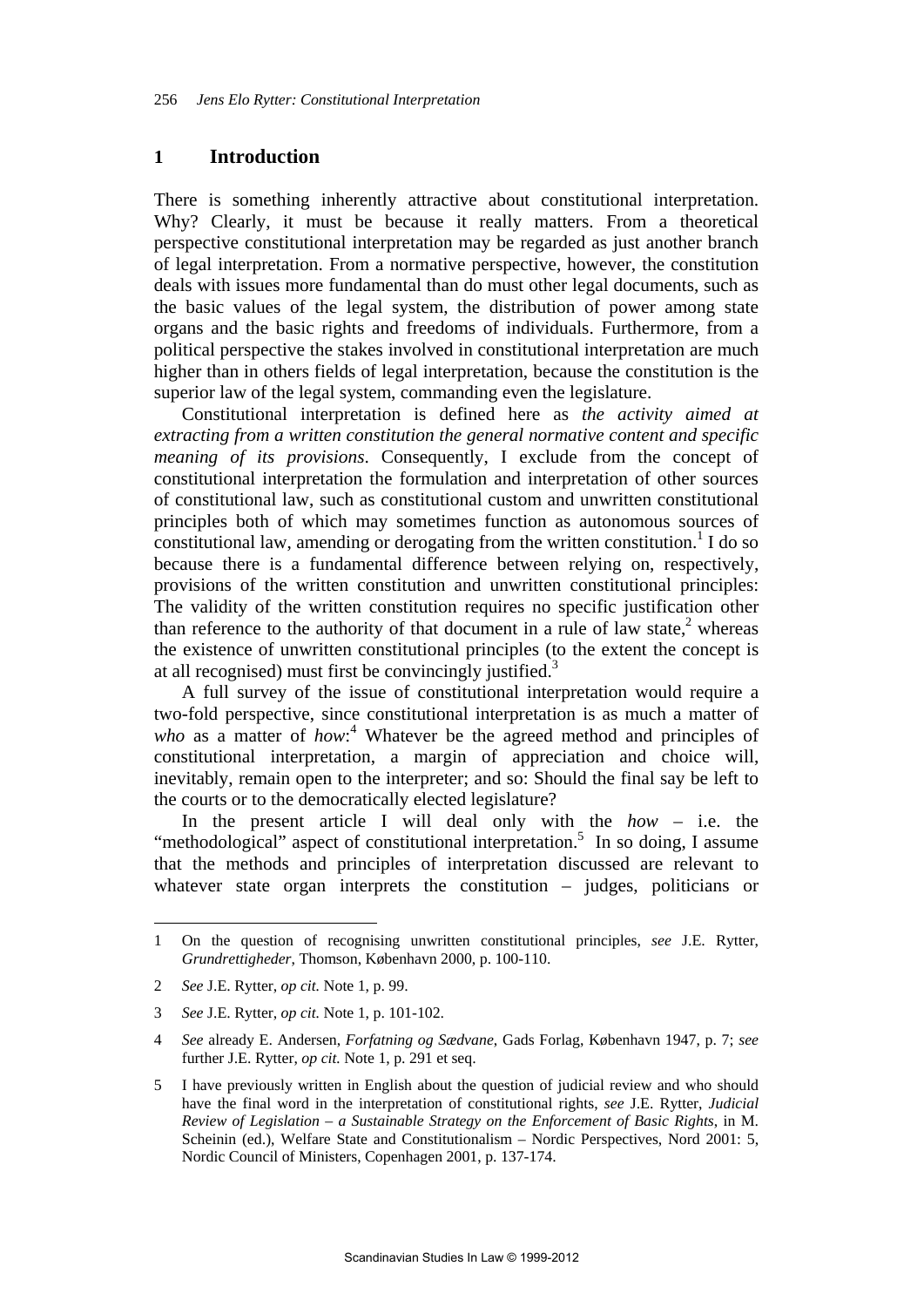administrative authorities. Whether the power to give the final ruling on the meaning of the constitution be left entirely to the courts, entirely to the legislature or something in between, it is relevant to discuss the proper methods and principles of constitutional interpretation. If you favour judicial activism *vis a vis* the legislature, i.e. that the judiciary should enforce its own interpretation of the constitution rather than submitting to the will of the legislature, the potential impact of that position - how much power would it leave to the courts will depend very much on the orthodox theory of interpretation. Conversely, even if you favour absolute sovereignty of the legislature to interpret the constitution that would not make irrelevant rules of constitutional interpretation; it makes perfect sense to hold that the legislature would still be bound by the legal meta-norms of constitutional interpretation, even though there would be no judicial organ to review the legislature's interpretations for compliance with them.<sup>6</sup>

In the article I refer to legal doctrine on constitutional interpretation as well as to constitutional case-law. As regards the latter, I also refer to the case-law of the Strasbourg Court of Human Rights concerning the interpretation of the European Convention on Human Rights (ECHR). Although this Convention is no constitution, the ECHR has acquired quasi-constitutional status in many European legal systems; furthermore, the interpretative style of international judicial bodies like the Strasbourg Court is challenging national traditions of constitutional interpretation (cf. section 6).

The structure of the article is as follows: As a basis for the discussion I briefly offer my view on the nature of (constitutional) interpretation (*Section 2*). Then I sketchily line up the (perceived) two conflicting schools of constitutional interpretation (*Section 3*). In the central part of the article I analyse the two basic questions concerning methods and principles of interpretation: How should one determine the abstract contents of a constitutional norm – by textualism or purpose-orientation (*Section 4*)? How should one determine the specific meaning of that norm – by originalism or a dynamic approach (*Section 5*)? Before concluding, I turn briefly to the challenge to constitutional interpretation posed by inter- and supranational law and practice (*Section 6*). Finally, I provide some concluding observations and a sum-up of my own view on how to interpret constitutions (*Section 7*).

# **2 The Constructive Nature of (Constitutional) Interpretation**

It is common ground that any legal norm is subject to interpretation. In particular, broad and vague legal norms such as are most of the norms found in a constitution, need complementing and concretization. There is the constitutional text and then there is the question of the abstract normative contents and scope

<sup>6</sup> Ernst Andersen took the somewhat more pragmatic position that "to the extent, agreement is reached concerning the last problem [who gives the final interpretation of the Constitution] the relevance of the first [how should the Constitution be interpreted] is reduced", E. Andersen, *op. cit.*,nte 1 p. 7 – my translation from Danish.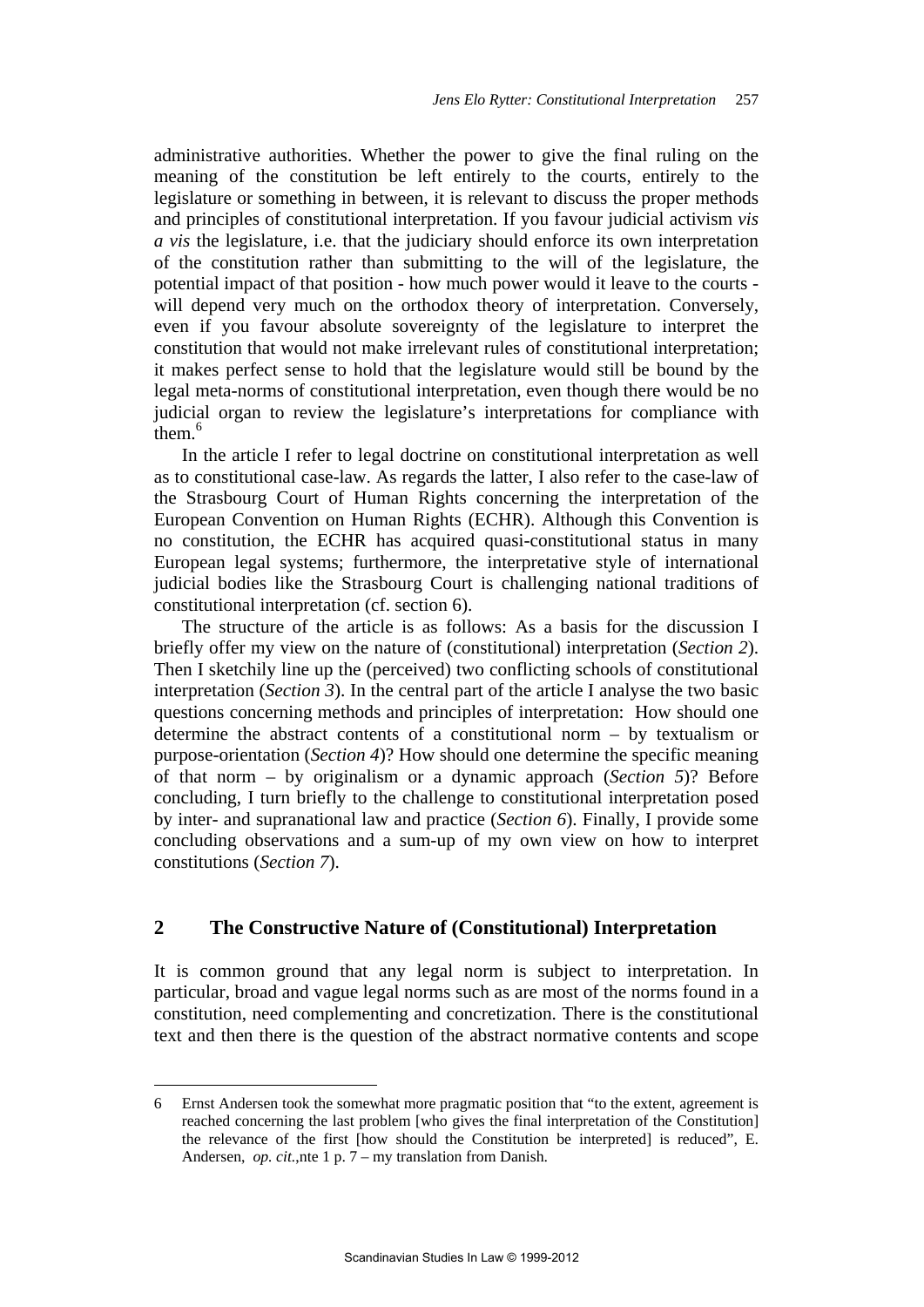of that text as well as the question of the specific meaning of the norm in the context of a specific case/problem.

Notwithstanding the subtleness of different theories of (constitutional) interpretation and whatever be the fancy of those theories' claim to the contrary, the fact remains that there is just no way of claiming that one can deduce by rational means from a broad constitutional text its normative content and, even less, the specific implications of that normative content. The interpretative process is constructive, or, if you will, creative. That holds true especially for constitutional interpretation due to the broad and often vague character of many of its provisions. No results of constitutional interpretation could thus claim absolute correctness, whereas some interpretative results may well be better justified than others.<sup>7</sup>

## **3 Two Conflicting Schools of Constitutional Interpretation(?)**

It is common ground that also constitutional interpretation is subject to rules and that, therefore, not all interpretations of a constitutional text are acceptable or equally justifiable. However, there is no universal agreement on the exact rules of constitutional interpretation. On the contrary, the proper methods and principles of constitutional interpretation have long been and remain the subject of learned legal and philosophical debate.

The theory of constitutional interpretation is often perceived as divided into two conflicting schools or legal philosophies:

The first school, which may be labelled *legal positivism* or *textualismoriginalism,* essentially regards constitutional norms as rules, requiring that constitutional interpretation strictly respect the text of the constitution as well as the original meaning of that text which can be deduced from its preparatory works and historical background.

The other school, which may be labelled *legal normativism* or *teleologicaland-dynamic approach,* essentially regards constitutional norms as principles, holding that constitutional interpretation should, above all, realise the object and purpose of the constitution and so the text cannot always be decisive, and that the constitution is dynamic so that original intent and meaning cannot be decisive, if subsequent developments call for a different interpretation.

A primary aim of this article is to try and differentiate this oversimplistic picture of the debate and to narrow the divide between different schools on constitutional interpretation. First, there is no necessary connection between textualism and originalism; some textualists are not originalists. Second, the dichotomy between textualism and purpose-orientation and, respectively, between originalism and a dynamic approach, is not absolute; even textualists will sometimes engage in purpose-oriented interpretation to avoid absurd formalism, and even originalists may approve of some degree of dynamic

<sup>7</sup> *Cf*. R. Alexy, *Theorie der Grundrechte*, Suhrkamp, Frankfurt am Main 1986, p. 520 et seq; *see* also the statement of the German Constitutional Court in Entscheidungen des Bundesverfassungsgerichts Vol. 82, 30 (pp. 38-39). For a different view, *see* R. Dworkin, *Taking Rights Seriously*, 2nd ed., Duckworth, London 1978, Chapters 4 and 13.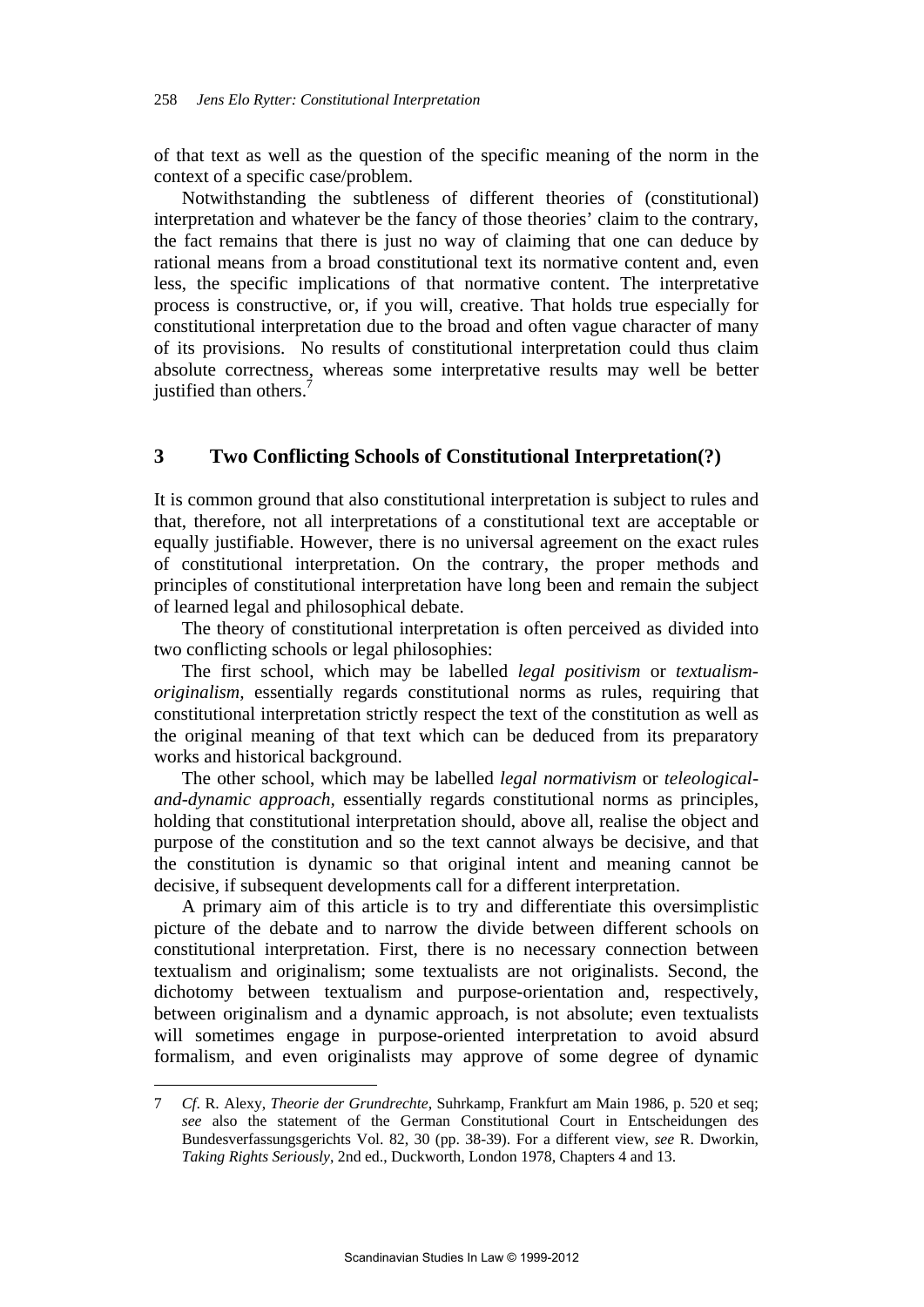approach; on the other hand, there are limits of judicial interpretation which even scholars adhering to a teleological-dynamic approach should accept.

## **4 The Abstract Contents: Textualism v. Purpose-Orientation?**

In the theory of constitutional interpretation there is a (seeming) dichotomy between textualism and purpose-orientation. *Textualism* in its pure form implies that a constitutional text contains no more and no less than its semantic reference. *Purpose-orientation* (teleological approach) in its pure form implies that the underlying purpose and spirit of the constitutional text decides what the norm contains, regardless of what the text actually says.

The question is: How real is the dichotomy and how far apart are textualists from those favouring purpose-orientation – to what extent can the divide be bridged?

Like legal interpretation in general, all constitutional interpretation starts with the question: What is in the text? Words do have meaning. Sometimes the meaning of a constitutional text will be rather straightforward: If you need a "warrant" to search someone's home, then a warrant is what you need; and if an arrested person must be put before a judge "within 24 hours of arrest" then that is the time-limit which must be respected. More often however, the wording of constitutional provisions is broader and its meaning less clear, not due to careless drafting, but because the words give expression to a broad principle: What does it mean, for example, that there is "freedom of speech" or a right to "due process"? Although they couldn't mean just anything, clearly these terms could be construed in different ways and more or less broadly. By necessity, many constitutional norms are broadly framed. Purpose-orientation to this extent is unavoidable. The real question is, to what extent could considerations of purpose warrant a construction of the norm which deviates from the natural meaning of the text, transgresses the limits of the text or even contradicts the text?

Justice Scalia of the US Supreme Court is one of today's most famous and eloquent advocates of textualism in constitutional interpretation. The rationale of textualism, according to Scalia, is that judges have no authority to make new law and therefore must remain within the boundaries of the legal text, including that of the constitution:<sup>8</sup>

"Words do have a limited range of meaning, and no interpretation that goes beyond that range is permissible (…). In textual interpretation, context is everything, and the context of the Constitution tells us not to expect nit-picking detail and to give words and phrases an expansive rather than narrow interpretation – though not an interpretation that the language will not bear."

<sup>8</sup> A. Scalia, *A Matter of Interpretation*, Princeton University Press, Princeton 1997, p. 24 and 37.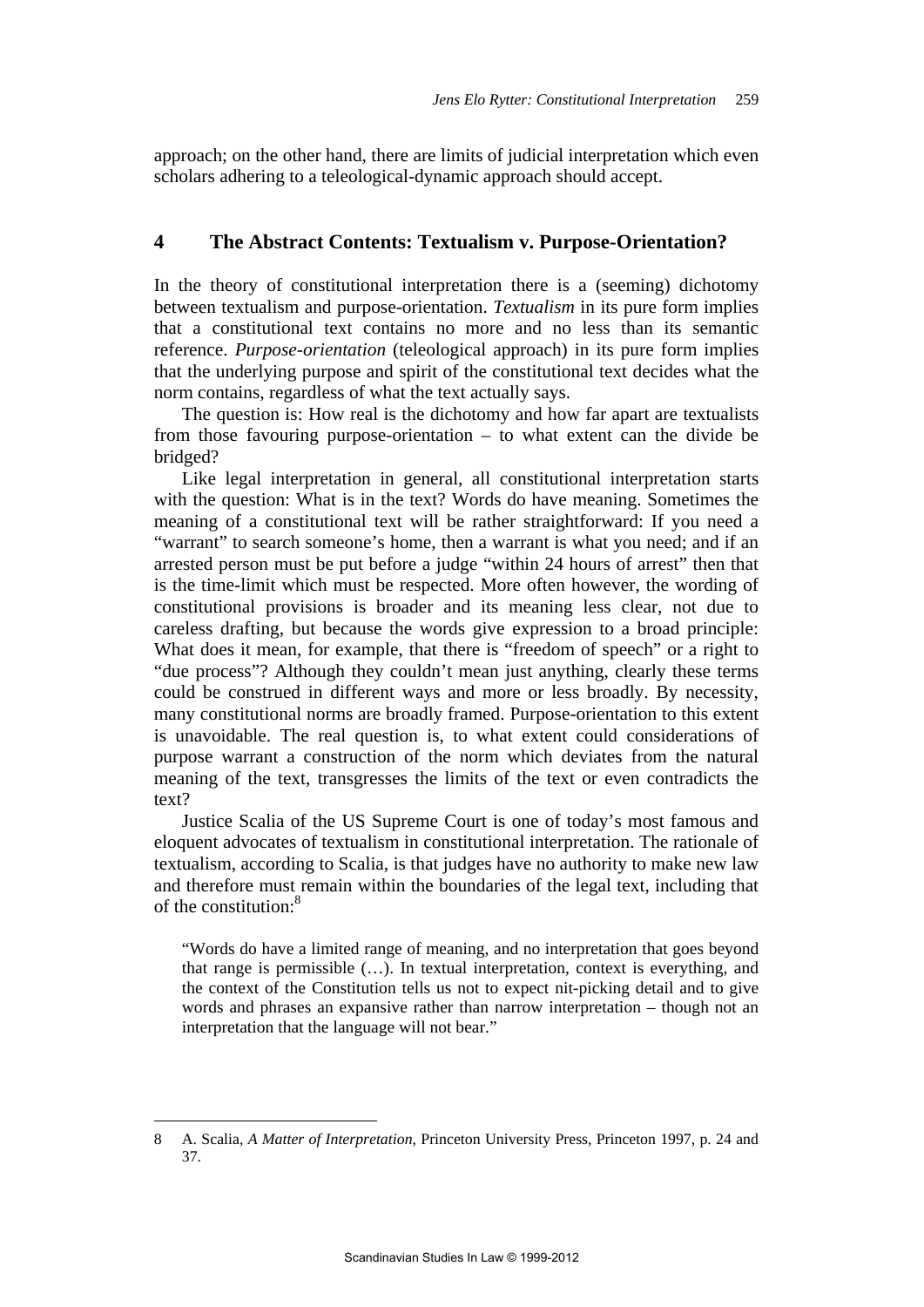Norwegian scholar Eivind Smith also adheres to textualism in constitutional interpretation, holding that the judge:  $9$ 

"has to rely upon norms established by the written constitution. [Therefore, when constructively interpreting those norms, judges must] establish convincing links between the norms of reference left to their attention and the constitutional choices actually operated. The less convincing this part of the justification of judicial decisions, the more doubtful the legitimacy of the resulting decisions."

In contrast, German scholar Jörg Paul Müller provides the rationale of a nontextualist, purpose-oriented approach to constitutional interpretation, stating as regards basic rights: $10$ 

"Decisive in realising basic rights cannot be the often time-conditioned wording or dogmatic positions; rather, the deeper normative content, the spirit underlying the wording, must time and again be crystallized and confronted with present-day challenges."

Such a purpose-oriented approach has always been applied by the German Constitutional Court. In a decision from  $1973<sup>11</sup>$  the Court stated as its interpretative philosophy that the obligation of the courts to enforce legislation and the rule of law:

"does not mean an obligation towards the letter of the legislation, i.e. being forced to engage in grammatical interpretation, but an obligation towards its spirit and purpose. Interpretation is the method and way by which the judge explores the meaning of a legislative provision, taking into account its place in the entire legal system and without being limited by the formal wording of the legislation."

Similarly, the Strasbourg Court of Human Rights concerning the ECHR has stated that:

"any interpretation of the rights and freedoms guaranteed must be consistent with the general spirit of the Convention …"

It is obvious that textualism and purpose-orientation are in conflict with one another. Indeed, as a matter of principle, they are incompatible. However, I will try to show that, in real life, (sensible) textualists will sometimes resort to purpose-orientation in disregard of the literal reading of text and that, therefore, the conflict between the two is one of degree rather than principle. I will also try

<sup>9</sup> E. Smith, *The Legitimacy of Judicial Review of Legislation – a Comparative Approach*, in E. Smith (ed.), Constitutional Justice under Old Constitutions, Kluwer, The Hague 1995, p. 388. For a similar Danish view, *see* J.P. Christensen, *Juridisk metode i statsretten*, Ugeskrift for Retsvæsen, afdeling B, p. 353 et seq (358).

<sup>10</sup> J.P. Müller, *Zur sog. Subjektiv- und objektivrechtliche Bedeutung der Grundrechte*, Der staat 1990, p. 33-48 (47) – my translation from German.

<sup>11</sup> Entscheidungen des Bundesverfassungsgerichts, Vol. 35, p. 263 et seq (279) – my translation from German.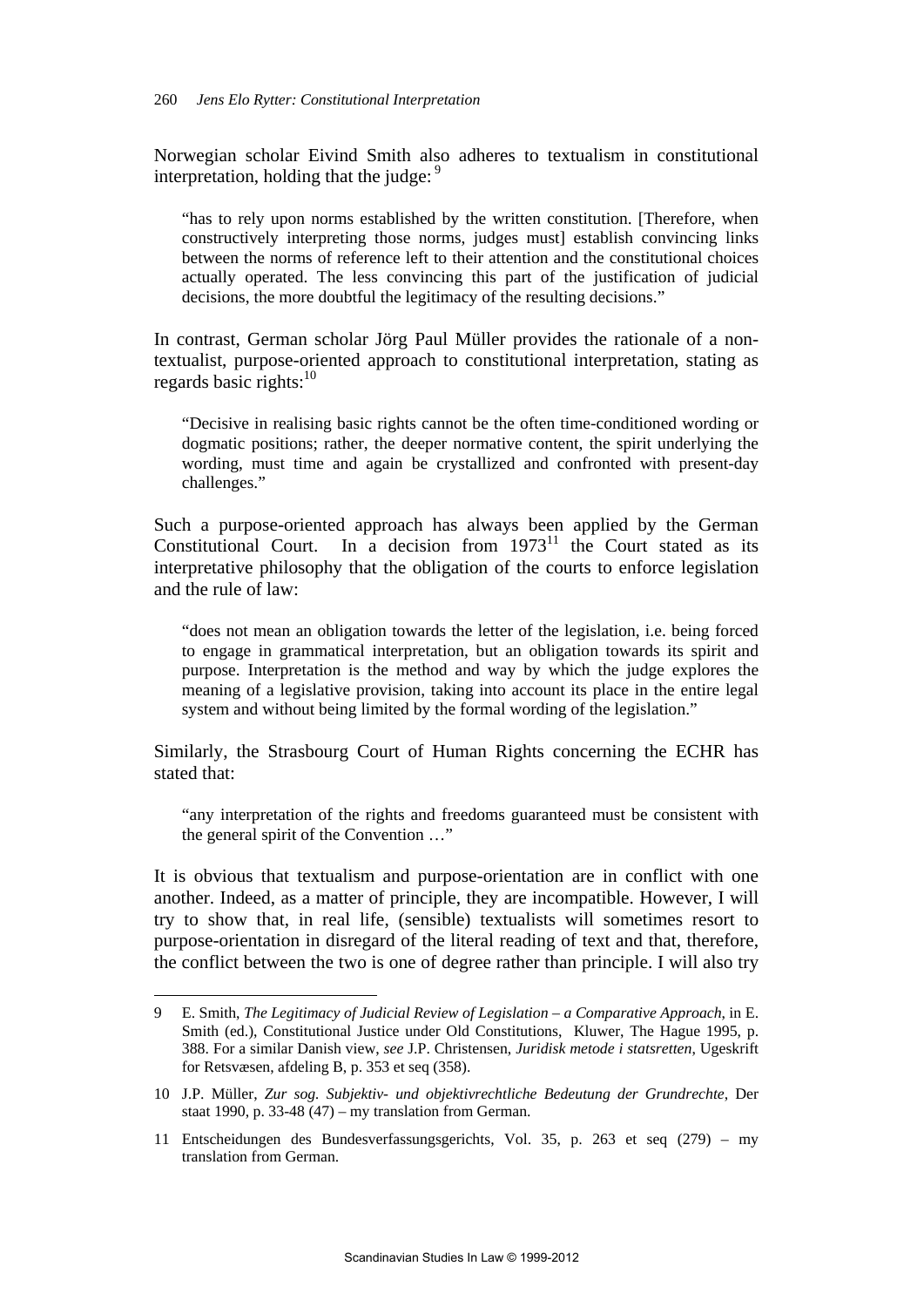to argue that there are limits of interpretation within which even lawyers adhering to broad purpose-orientation must remain. As we shall see, there is a slide from textualistic rigidity over 1) textualistic purpose-orientation in order to avoid absurd formalism to 2) more full-blown purpose-orientation in order to realise the spirit if the norm. Beyond the boundaries of text and purpose lies 3) pure law-making disguised as interpretation.

#### *4.1 Purpose-Orientation to Avoid Absurd Formalis*

To avoid absurd results, even declared textualists must from time to time engage in purpose-oriented construction. As Scalia concedes<sup>12</sup>

"Textualism should not be confused with so-called strict constructionism, a degraded form of textualism. … A text should not be construed strictly, and it should not be construed leniently; it should be construed reasonably, to contain all that it fairly means (…)."

*Letters as "Speech"?* Scalia has no doubt that the protection of "freedom of speech [and] of the press" in the First Amendment of the US Constitution covers also handwritten letters. According to Scalia, this is the only reasonable interpretation of the First Amendment.<sup>13</sup> Indeed, but that conclusion requires considerations of the purpose of that provision and a departure from text, since the semantics of "speech" or "press" simply will not cover handwritten letters. When exploring the purpose of a provision to establish its general content the abstract intention of the framers is relevant – did they write "speech and press" to exclude handwritten letters? Or was "speech and press" just specific expressions of a more general principle of freedom of communication? Clearly, the latter is true.

*Factual Information as "Thoughts"?* Article 77 of the Danish Constitution protects freedom of expression by providing i.e. that: "Everyone has the right to make public his thoughts …..". Does the reference to "thoughts" mean that only statements of personal opinion, but not of facts, is protected? Of course this could not have been intended, everyone agrees.<sup>14</sup> Freedom of speech must cover also the dissemination of factual information, which may be as crucial to society and the functioning of democracy as the expression of personal opinions. However, this reasonable interpretation is also doubtlessly beyond the semantic limits of the text.

<sup>12</sup> A. Scalia, *op.cit.* note 8, p. 23.

<sup>13</sup> A. Scalia, *op.cit.* note 8, p. 38.

<sup>14</sup> *Cf*. already C.G. Holck, *Den danske Statsforfatningsret*, II, Den Gyldendalske Boghandel, København 1869, p. 345; H. Matzen, *Den Danske Statsforfatningsret*, 4.udgave, Bind III, Schultz, København 1909, p. 373.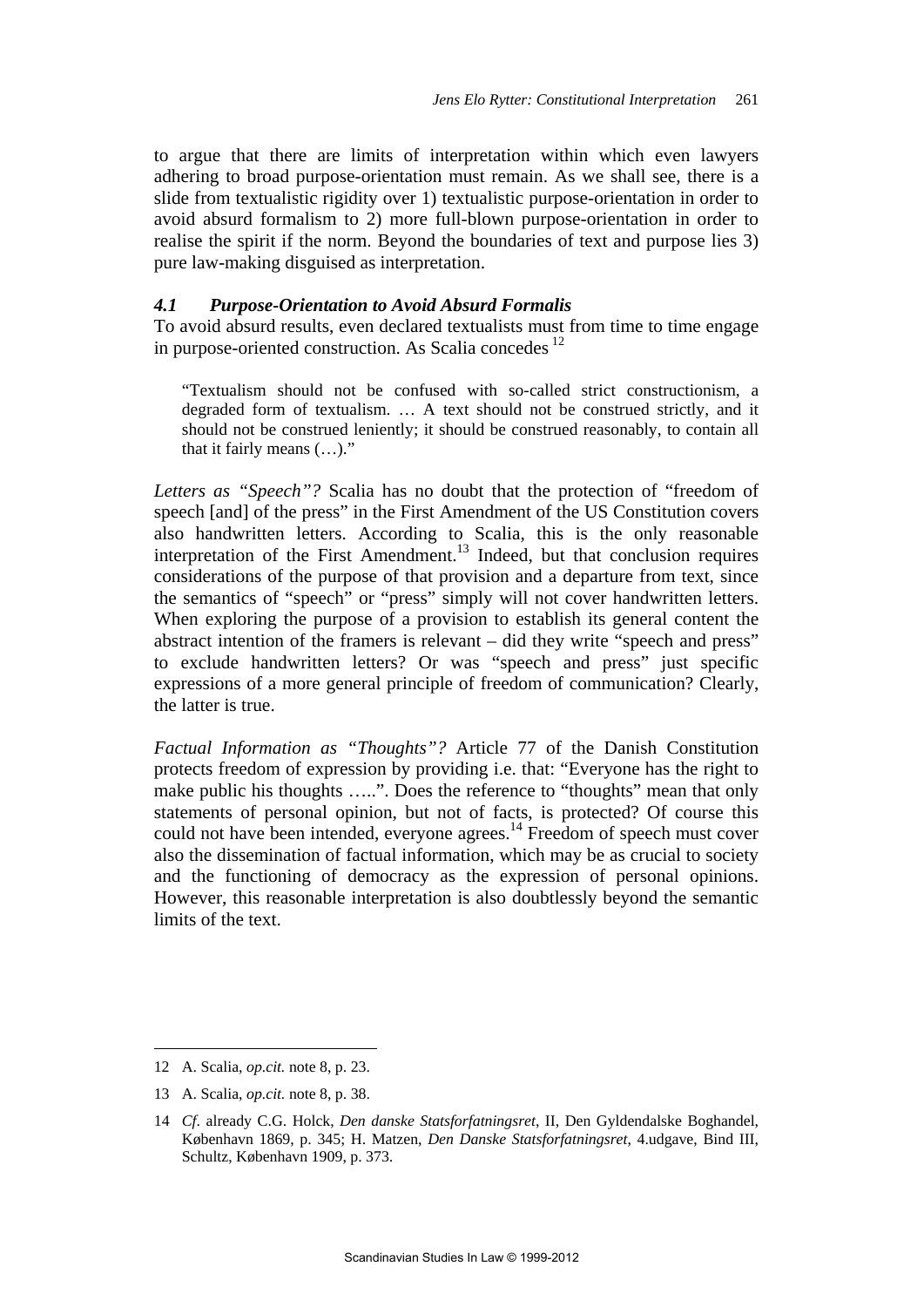## *4.2 Purpose-Orientation to Realise the Spirit Behind the Text*

Textualists like Scalia will be reluctant to take purpose-orientation further than the above demands of "common sense". According to those favouring a less positivist approach, however, purpose-orientation can and should be applied more broadly whenever required in order to (better) realise the spirit behind the text.

*Freedom Without Real Freedom?* The Danish Constitution in Article 77 on the freedom of expression provides that: "Everyone has the right to make public his thoughts in printing, in writing or orally, subject, however, to responsibility before the courts. Censorship and other preventive measures can never again be introduced". Does the textual reference to responsibility before the courts mean that there are no limits on the legislature's freedom to sanction speech by way of subsequent punishment? Of course not, one should think. Clearly, freedom of speech requires more than a mere prohibition on censorship and other prior restraints, since most people would be hesitant to speak their mind publicly if they knew that their use of that liberty entailed subsequent punishment by the state.<sup>15</sup> Nevertheless, the traditional position in Danish theory and practice has been that since the text does not explicitly place any limitations on the extent to which expression may subsequently be sanctioned, then there are no constitutional limits in this regard, that is, the legislator is free to sanction expression concerning any subject.<sup>16</sup> Alf Ross thus holds that the Danish legislator is in principle free to punish political debate as such - even if, according to Ross, such legislation would be "utterly incompatible with the spirit of the Constitution and with democratic ideas".<sup>17</sup> Accordingly, Danish Courts have so far never explicitly relied on Article 77 as a basis for restricting the legislature's freedom to sanction speech; although freedom of speech is clearly a substantial consideration in Danish case-law interpreting legislation, it is so far left unsettled whether or not this principle has constitutional rank.<sup>18</sup> This orthodox position runs counter to the spirit of freedom of expression and can only be explained as a result of strict textualism. Although the wording of Article 77 does not explicitly protect against arbitrary sanctions, neither does the text stand in the way of such a protection, which the democratic purpose and spirit of freedom of expression so strongly demands.<sup>19</sup> Ironically, the

17 *Cf*. A. Ross, *op.cit.* note 15, p. 705-706.

 $\overline{a}$ 

18 *Cf*. J.E. Rytter, *op.cit.* note 1, p. 140-141; J. A. Jensen, *op.cit.* note 15 p. 550-551.

<sup>15</sup> *Cf.* A.Ross, *Dansk Statsforfatningsret*, 2. udgave, Bind II, Nyt Nordisk Forlag – Arnold Busck, København 1966, p. 707-711; J.E. Rytter, *op.cit.* note 1, p. 150; J. A. Jensen, *§ 77* in H. Zahle (ed.), Grundloven. Danmarks Riges Grundlov med kommentarer, Jurist- og Økonomforbundets Forlag, København 2006, p. 539.

<sup>16</sup> *Cf*. P. Andersen, Dansk statsforfatningsret, Gyldendal, København 1954, pp. 670-72; A. Ross, *op.cit.* note 15, p. 705-706; M. Sørensen, *Statsforfatningsret*, Juristforbundets Forlag, København 1969, p. 355.

<sup>19</sup> *Cf*. The criticism of the restrictive, orthodox position by P. Germer, *Statsforfatningsret*, Jurist- og Økonomforbundets Forlag, København 2001, p. 273-280 (280); H. Zahle, *Dansk forfatningsret, Bind 3: Menneskerettigheder*, Christian Eilers Forlag, København 2003, pp.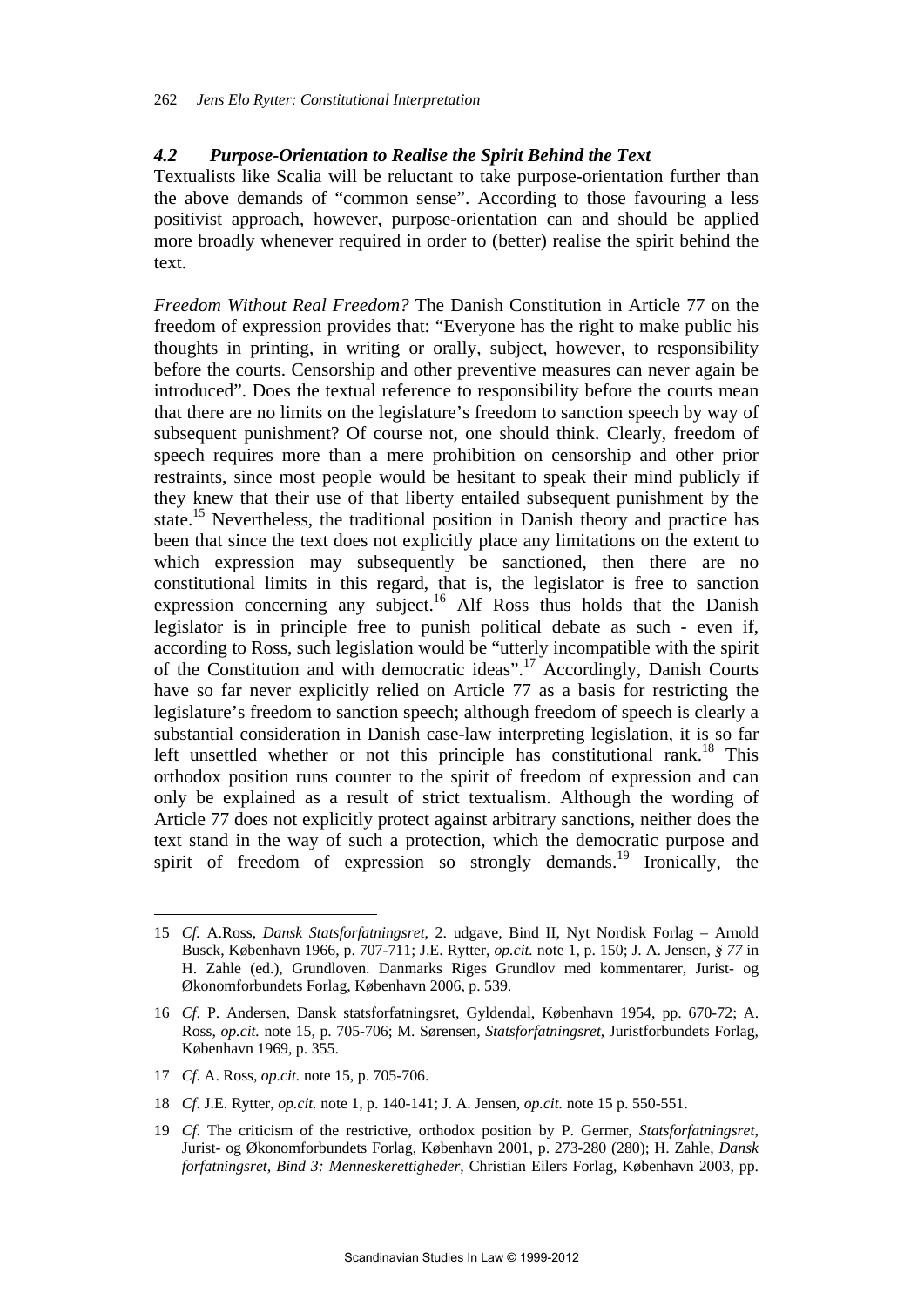unacceptable consequences of this textualist interpretation of Article 77 has lead orthodox scholars to search for other constitutional provisions which might imply some sort of substantial freedom of speech – e.g. Article 13 on the responsibility of ministers as a basis for precluding sanctions against criticism of ministers, Article 31 on the election process and its purpose of ensuring an equal representation of the political views among voters as a basis for precluding general sanctions on political debate, Article 67 on freedom of religious association as a basis for precluding general sanctions on religious speech – even though there is not the slightest textual basis in those provisions for doing so and even though they are concerned with quite different matters.<sup>20</sup>

Article 5 of the German Constitution on freedom of expression is textually quite similar to Article 77 of the Danish Constitution in so far as both seem to imply a distinction between formal freedom: freedom from preventive measures (protected) and substantive freedom: freedom from subsequent sanctions (not protected). Article 5 provides that "1. Everybody has the right freely to express and disseminate their opinions ….. There shall be no censorship. …. 2. These rights are subject to limitations embodied in the provisions of general legislation…". Nevertheless, the German Constitutional Court in its "Lüth-Judgment" from  $1958<sup>21</sup>$  held that a sharp distinction between preventive censorship (protected) and subsequent sanctions (not protected) would contravene the very spirit of freedom of expression, which implies also some freedom from the latter, and that, consequently, and despite its wording, Article 5 must be interpreted as also protecting against such subsequent sanctions, which cannot be considered necessary and proportionate.

The Strasbourg Court of Human Rights, taking a similar teleological approach, has interpreted the terms of Article 5 ECHR on the right to liberty of person quite expansively to provide effective guarantees against arbitrary and unnecessary deprivations of liberty. According to the wording of Article 5, "everyone has the right to liberty and security of person" and a person may only be deprived of his liberty in the cases mentioned in Section 1, litra a-f, all of which require that the deprivation of liberty be "lawful". On its face, the word "lawful" would seem to require nothing but legality: that deprivation of liberty be "in accordance with law". The Court, however, referring to the purpose of Article 5 being to protect against arbitrary deprivations of liberty, first interpreted into the word "lawful" a requirement of non-arbitrariness,<sup>22</sup> which, in turn, formed the basis of the Court's subsequent statement of a general requirement that any deprivation of liberty must be necessary in the circumstances and proportionate to the legitimate aim pursued.<sup>23</sup> Clearly, this is

- 21 Entscheidungen des Bundesverfassingsgerichts Vol. 7, p. 198 (210).
- 22 *Cf*. the leading case *Winterwerp v. Netherlands,* 1979, ECHR Reports Series A, Vol. 33, para. 39.
- 23 *Cf*. in recent case-law *Enhorn v. Sweden*, judgment of 25 January 2005, Appl. no. 56529/00, para. 36.

 <sup>84-92 (91-92);</sup> J.E. Rytter, *op.cit.* note 1, p. 149-151; (partly) M. Munch, *Trykkefrihed og forbud*, Ugeskrift for Retsvæsen, Section B, p. 61-72 (65).

<sup>20</sup> *Cf*. H. Zahle, *op.cit.* note 19, p. 89.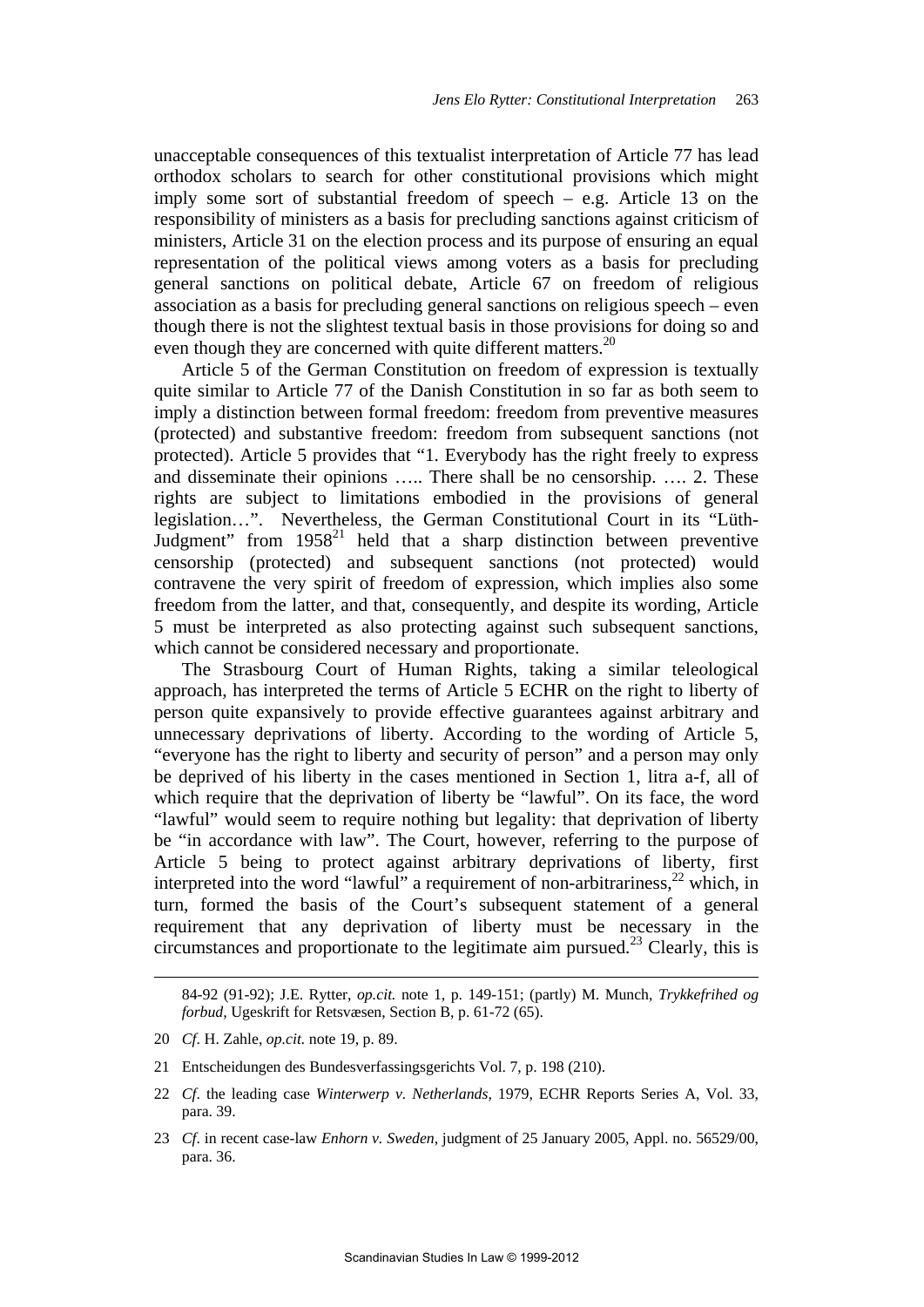stretching the text of Article 5 quite far from its natural meaning. Yet it cannot be denied that the Court's interpretation corresponds with the purpose underlying Article 5. In the same vein, the Strasbourg Court has recognised a right of negative association inherent in Article 11 ECHR, although this provision explicitly protects only positive freedom of association, and even though the drafters consciously refrained from inserting an explicit protection of negative association because it was politically sensitive at the time. The Court's underlying rationale is that effective positive freedom of association implies negative freedom.<sup>24</sup>

## *4.3 Transgression of Text and Purpose is Law-Making*

Even the most enthusiastic advocate of purpose-orientation cannot – or should not – defend constitutional interpretation as a means of law-making. This however, would be the case, if the interpreter not only derogated from the text of a constitutional provision but also from the underlying object and purpose of the norm to which that text gives expression.

*Does a Right of "Due Process" Provide a Right of Abortion?* In the famous *Roe v. Wade* from 1973<sup>25</sup> the US Supreme Court struck down as unconstitutional Texas criminal abortion laws, which prohibited abortion unless necessary to save the life of the pregnant woman. The Court held that the legislation was incompatible with the Fourteenth Amendment of the US Constitution, which provides, among others, that "(…) nor shall any State deprive any person of life, liberty, or property, without due process of law".

The question was: does a general prohibition of abortion deprive a pregnant woman of her liberty "without due process of law"? In the opinion of the Court's majority (7-2), the answer was affirmative. Justice Blackmun delivered the opinion on behalf of the majority, in which he stated, among others: $^{26}$ 

"The Constitution does not explicitly mention any right of privacy. In a line of decisions, however, … the court has recognized that a right of personal privacy, or a guarantee of certain areas or zones of privacy, does exist under the Constitution. In varying contexts, the Court or Individual Justices has, indeed, found at least roots of that right in [different amendments to the Constitution, including the Fourteenth Amendment]. (…) The right of privacy, whether it be founded in the Fourteenth Amendment's concept of personal liberty and restrictions on state action, as we feel it is, (…) is broad enough to encompass a woman's decision whether or not to terminate her pregnancy. (…) We, therefore, conclude that the right of personal liberty includes the abortion decision, but that this right is not unqualified, and must be considered against important state interests in regulation."

<sup>24</sup> See *Young, James and Webster v. United Kingdom* from 1981, ECHR Reports, Series A, Vol. 44, para. 52; *Sørensen and Rasmussen v. Denmark* [GC] from 11 January 2006, Appl. no. 52562/99 and 52620/99.

<sup>25 410</sup> U.S. 113.

<sup>26 410</sup> U.S. 113, at 152-154.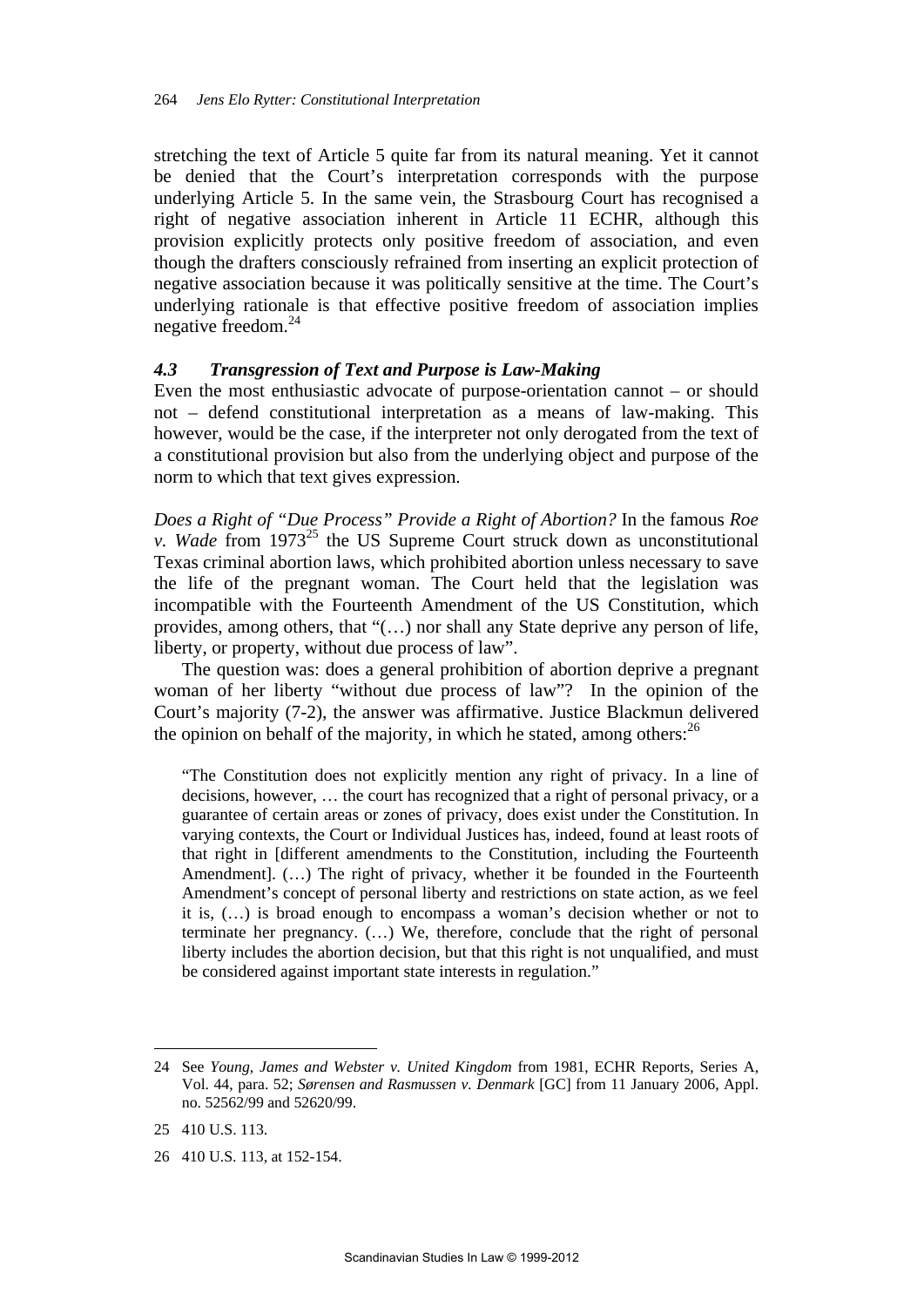Justice White filed a dissenting opinion, joined by Justice Rehnquist, stating among others that: $27$ 

"I find nothing in the language or history of the Constitution to support the Court's judgment. The court simply fashions and announces a new constitutional right for pregnant mothers …."

Clearly, *Roe* is problematic from a textualist perspective, since it departs from the natural reading of "due process of law" and also from the original meaning of the provision, which was strictly procedural.<sup>28</sup> As Scalia so forcefully puts  $it:$ <sup>29</sup>

"My favourite example of a departure from text – and certainly the departure that has enabled judges to do more freewheeling lawmaking than any other – pertains to the Due Process Clause (…). It has been interpreted to prevent the government from taking away certain liberties *beyond* those, such as freedom of speech and of religion, that are specifically named in the Constitution. Well, it may or may not be a good thing to guarantee additional liberties, but the Due Process Clause quite obviously does not bear that interpretation. By its inescapable terms, it guarantees only process … the *process* our traditions require – notably, a validly enacted law and a fair trial. To say otherwise is to abandon textualism, and to render democratically adopted texts mere springboards for judicial lawmaking."

I would submit that *Roe* is also unacceptable from the viewpoint of even the broadest teleological approach. The Fourteenth Amendment is concerned with "due process" only, not with liberty. Its purpose is to provide a general procedural guarantee, not to impose substantive limits on the freedom of state legislatures to limit liberty. Therefore, *Roe* not only transgressed the text of the Due Process Clause, but also its purpose. This amounts to sheer law-making in interpretative disguise. The decision can only be understood on the background that the US Supreme Court, over a period of 150 years, has developed the concept of "substantive due process" as a vehicle for incorporating into the Due Process Clauses of the Fifth and Fourteenth Amendments fundamental rights which are not specifically mentioned in (other) provisions of the Constitution but are based on natural law philosophy.30 However, if an unwritten, natural right of liberty is deemed to exist according to unwritten US constitutional law, then the unwritten Constitution is the basis on which it should be argued – the written Constitution should not be taken hostage.

<sup>27 410</sup> U.S. 113, at 221-222.

<sup>28</sup> *Cf*. also the criticism of the constitutional basis of the decision in *Roe v. Wade* by D.P. Currie, *The Constitution of the United States. A Primer for the People*, 2nd ed., The University of Chicago Press, Chicago and London 2000, p. 53-54.

<sup>29</sup> A. Scalia, *op.cit.* note 8, 1997, p. 24-25.

<sup>30</sup> *See* e.g. J.E. Nowak and R.D. Rotunda, *Constitutional Law*, 5th ed., West Publishing, St. Paul 1995, p. 364 et seq (the chapter bears the title "substantive due process"), notably at p. 368, 393 and 399.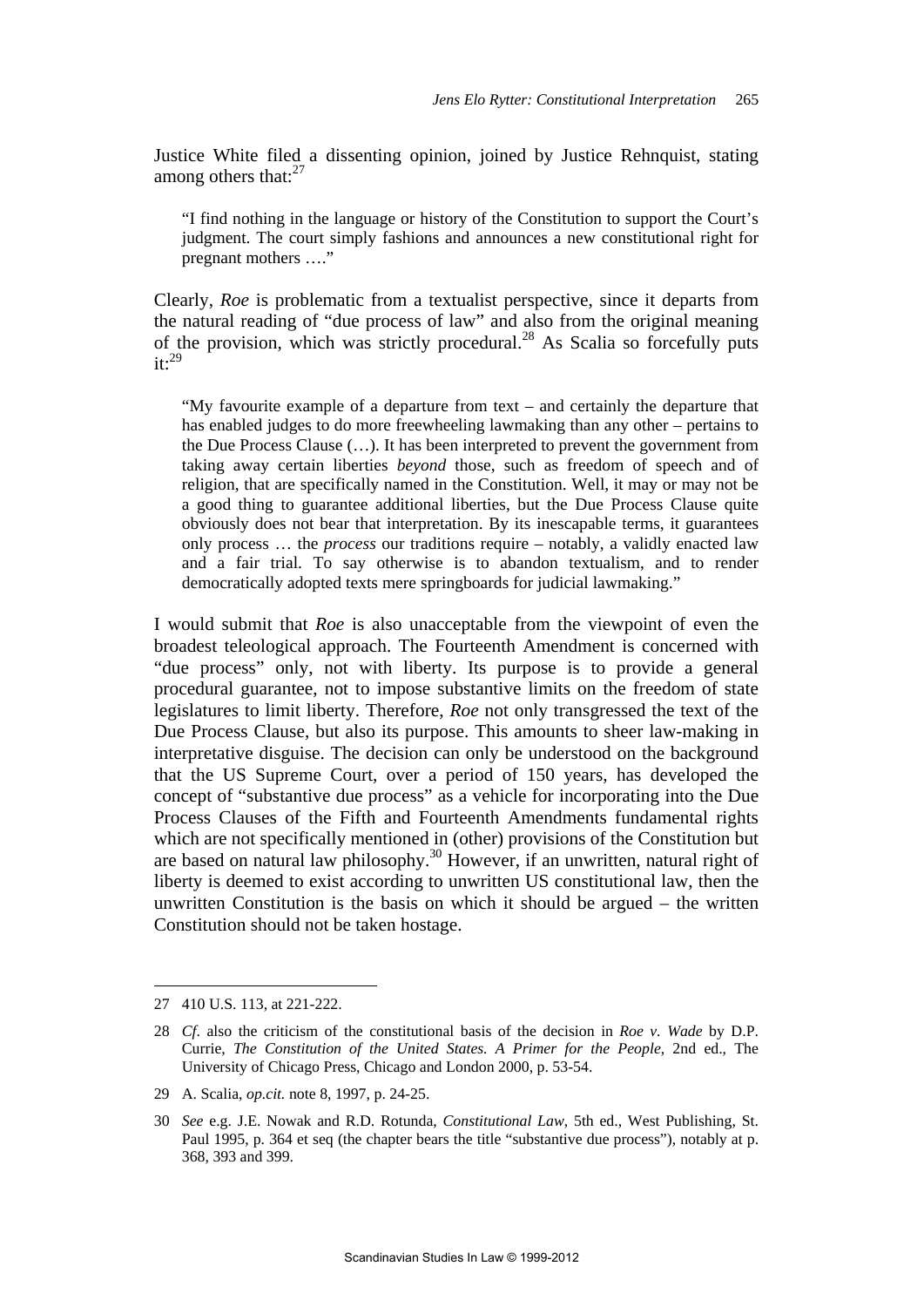#### *4.4 Assessment*

The gap between textualism and a purpose-orientated approach, I submit, is smaller than on its face it would seem. To my mind, no sensible interpreter could challenge interpretations like those mentioned in section 4.1., and no sensible interpreter should defend an "interpretation" like that referred to in section 4.3. So the battle is really about interpretations like those mentioned in section 4.2. As far as they are concerned, and although this does not settle the dispute, I would suggest that the dividing line between interpretations like 4.1. and 4.2. is essentially one of degree rather than of kind. Once you take the first step away from strict textualism, because considerations of purpose so require, there is no compelling reason why you might not also accept the broader teleological approach which best realises the underlying purpose and spirit of the text.

# **5 The Concrete Meaning: Originalism v. Dynamic Approach?**

The other great divide in the theory of constitutional interpretation is the (seeming) dichotomy between originalism and dynamic approach. *Originalism* in its pure form implies that a constitutional norm means exactly what it meant or must have meant when it was originally adopted. A *dynamic approach* implies that the specific meaning of a constitutional norm can and will change in accordance with the evolution of society.

Again, the question is: How real is the dichotomy? How far apart are originalists from those favouring a dynamic approach?

Originalism, historically, has been the orthodox approach of the US Supreme Court. Scalia is a sworn originalist rejecting the concept of a "living" or "evolving" constitution. Scalia deems it necessary to stay true to the original meaning of constitutional provisions and justifies this position as follows: $31$ 

"It certainly cannot be said that a constitution naturally suggests changeability; to the contrary, its whole purpose is to prevent change – to embed certain rights in such a manner that future generations cannot readily take them away. A society that adopts a bill of rights is sceptical that 'evolving standards of decency', always 'mark progress' and that societies always 'mature', as opposed to rot."

Original meaning, according to Scalia, is not necessarily synonymous with what the framers have stated in preparatory works as their specific intent – it is rather a question of what the norm, objectively, meant or must have meant when it was drafted  $32$ 

However, one might ask whether the process of (re)constructing original meaning is not often as creative and autonomous as dynamic construction, only without the candour of the latter? Scalia himself admits that original meaning is sometimes far from clear cut:<sup>33</sup>

<sup>31</sup> A. Scalia, *op.cit.* note 8, p. 40-41.

<sup>32</sup> A. Scalia, *op.cit.* note 8, p. 38 et seq.

<sup>33</sup> A. Scalia, *A Matter of interpretation* 1997, p. 45.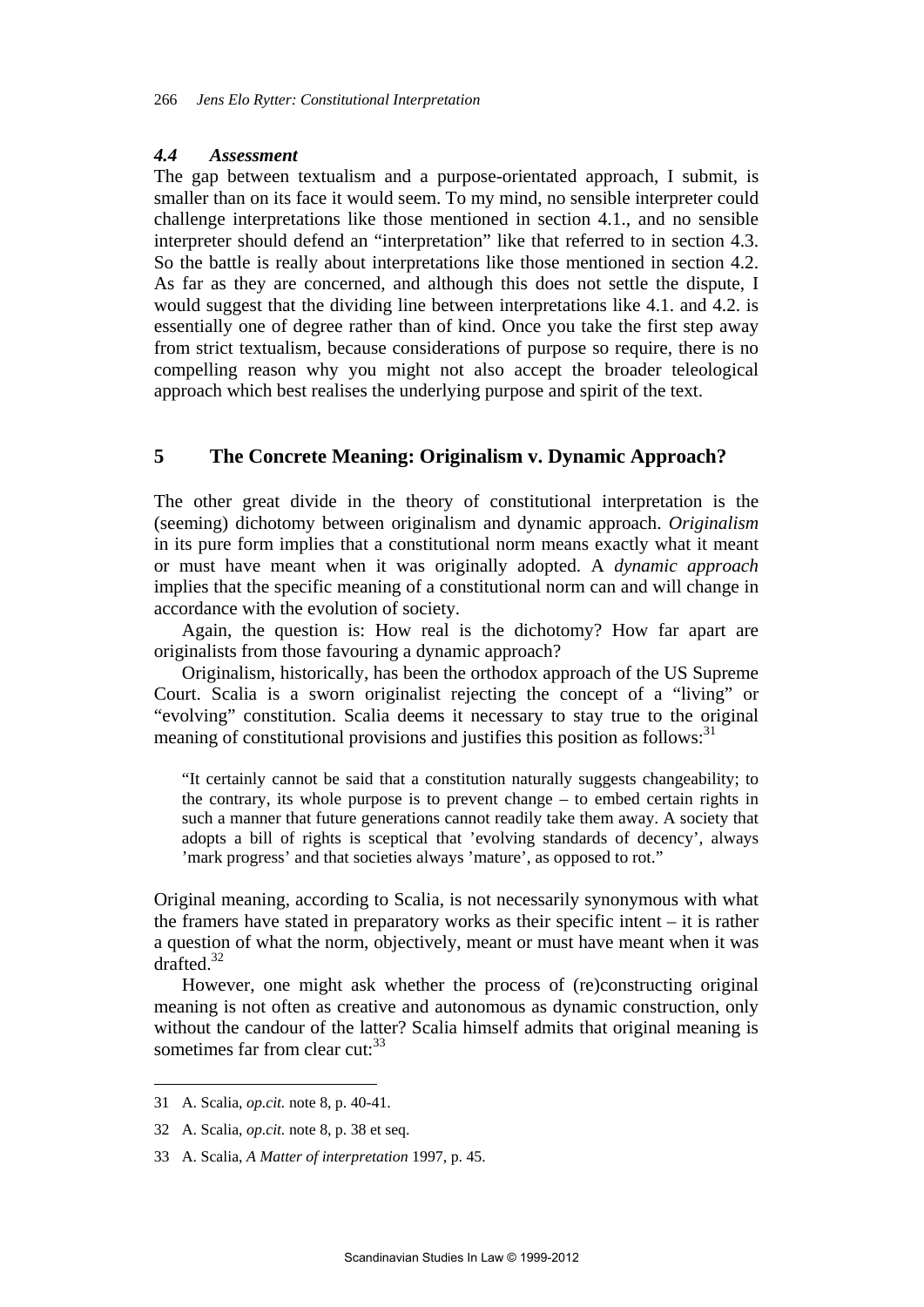"There is plenty of room for disagreement as to what original meaning was, and even more so as to how that original meaning applies to the situation before the court. But the originalist at least knows what he is looking for: the original meaning of the text."

However, even if original meaning is sometimes a construction, Scalia considers the originalist disguise preferable to the obvious law-making involved in dynamic construction according to the perceived values of today's society. Scalia (very candidly) writes that: $34$ 

"If the constitution must be updated by a means other than formal amendment, it would be far better to go about it the good old-fashioned way: by ignoring its original meaning even when while purporting to be faithful to it. There are worse things than hypocrisy…"

Illusion or not, the very rationale of originalism has been challenged in American doctrine. Scholars like Bickel and Dworkin have argued against originalism that it was never the (abstract) intent of the framers that original meaning should dictate the future construction of the constitution, especially not as regards basic rights.<sup>35</sup> In the words of Bickel, what the constitutional framers did when laying down basic rights was to "hand on certain broad convictions" to be observed by future generations. Dworkin conceptualises the same when he makes a distinction between the broad principle expressed in the rights provision (concept), which must be respected and upheld by subsequent interpreters, and the concrete content and reach of this principle (conception), which it is left to subsequent interpreters to define in accordance with society's development, who therefore should not necessarily take over possible assumptions by the framers in this respect.36 On this analysis, Dworkin concludes that the dichotomy between originalism and dynamic approach is ultimately false.<sup>37</sup>

As early as 1819, the famous Chief Justice of the US Supreme Court, John Marshall, made a similar observation, underlining that:

"[The Constitution was] intended to endure for ages to come, and, consequently, to be adapted to the various crises of human affairs …. It would have been an unwise attempt to provide, by immutable rules, for exigencies which, if foreseen at all, must have been seen dimly, and which can be best provided for as they occur."

A similar view is taken by Norwegian Eivind Smith, who may be a textualist but who is not a (strong) originalist. As regards "the proper meaning of constitutional provisions which, because of age or very general or vague

<sup>34</sup> A. Scalia, *op.cit.* note 8, p. 318.

<sup>35</sup> A. Bickel, *The Least Dangerous Branch*, The Bobbs-merril Company, New York 1962, p. 104 et seq; R. Dworkin, *Law's Empire*, Fontana Masterguides Press, London 1986, p. 355 et seq.

<sup>36</sup> R. Dworkin, *op.cit.* note 7, p. 134 et seq; R. Dworkin, *Law's Empire*, 1986, p. 362 et seq.

<sup>37</sup> R. Dworkin, *op.cit.* note 7, p. 136.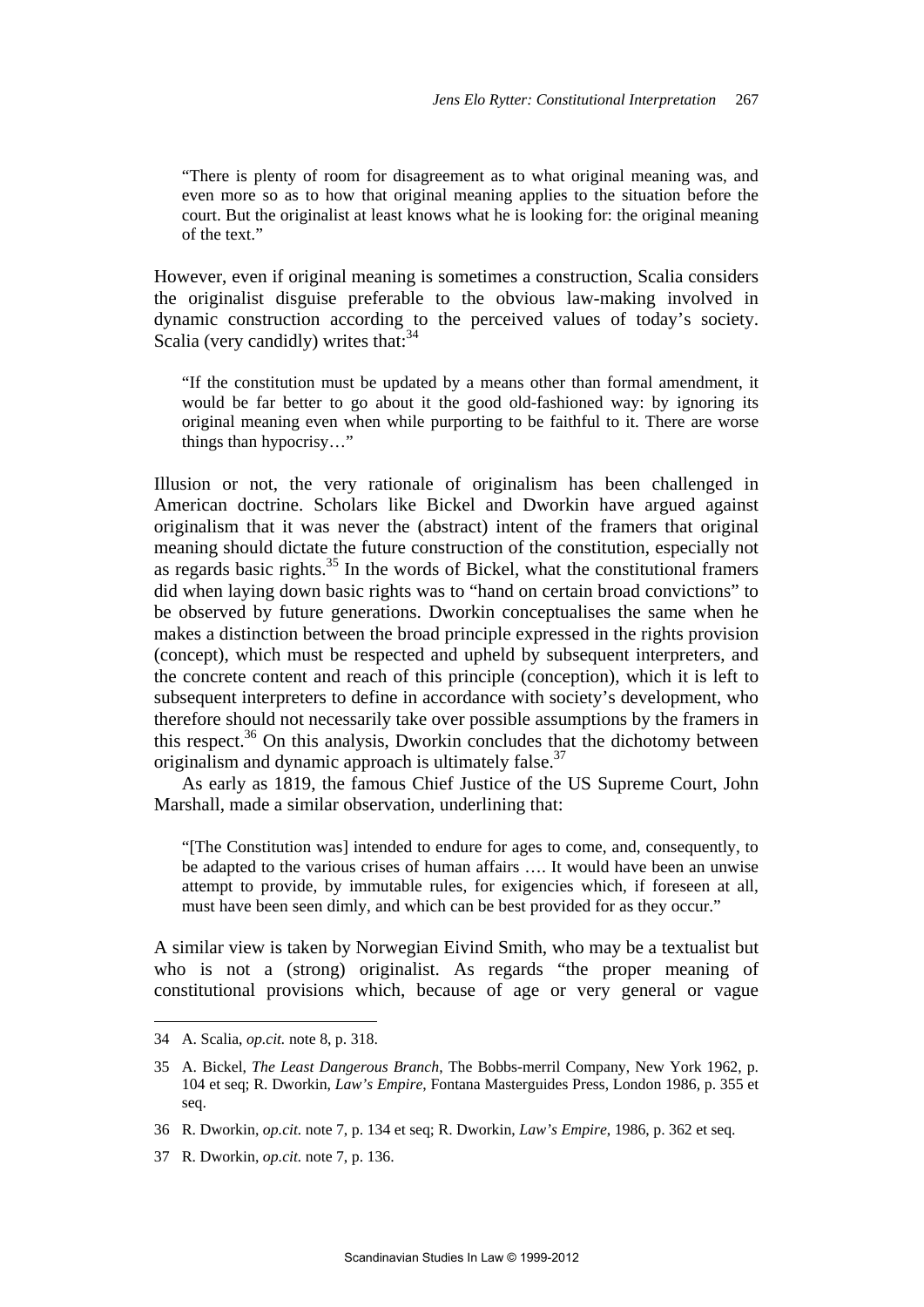wording, have to be construed as some sort of legal standards of which the exact meaning depends upon the judge's appreciation of background factors like 'morality' or 'reasonableness'". Smith writes that: $38$ 

"The meaning of such notions or appreciations is bound to change in society as a whole from one epoch to another. As far as he is authorised by the text of the Constitution, the judge cannot, on given occasions, avoid acting as society's authorised interpreter of such notions or appreciations."

The necessity of dynamic constitutional interpretation is also recognised in Danish theory.<sup>39</sup>

The German Constitutional Court also adheres to a dynamic approach in constitutional interpretation; as it stated in a landmark judgment from  $1953$ :<sup>40</sup>

"Anyway, the meaning of a constitutional provision may change, if, within its scope, new and originally unforeseen phenomena appear, or if known phenomena, by reason of their role in a development which has taken place, appear in a new light or meaning."

In the same vein, the Strasbourg Court of Human Rights has frequently held that $41$ :

"the Convention is a living instrument which … must be interpreted in the light of present-day conditions."

#### *5.1 Dynamic Approach to Include New Phenomena*

There is a narrow kind of dynamic approach which allows for a constitutional norm to cover phenomena, which did not exist and could not be foreseen when the provision was originally drafted. This is not interpretation against original intent but rather beyond it.

*Freedom of Speech and New Technologies.* Even originalist like Scalia accept that a constitutional provision may apply to new phenomena that did not exist at the time when it was framed. When faced with new phenomena one must, in the words of Scalia, follow the "trajectory" of the old norm; as an example of this, Scalia mentions the way the principle of freedom of speech applies to new communication technologies.42

<sup>38</sup> E. Smith, *The Legitimacy of Judicial Review of Legislation – a Comparative Approach*, in E. Smith (ed.), Constitutional Justice under Old Constitutions, Kluwer, The Hague 1995, p. 384.

<sup>39</sup> *Cf*. J.E. Rytter, *Grundlovsfortolkning* in H. Zahle, (ed.) Grundloven. Danmarks Riges grndlov med kommentarer, Jurist- og Økonomforbundets Forlag, København 2006, p. 77-90 (81 with full references).

<sup>40</sup> Entscheidungen des Bundesverfassungsgerichts, Vol. 2, 380 (401) – my translation from German.

<sup>41</sup> *See* e.g. *Tyrer v. United Kingdom* (1978, ECHR Reports, Series A, Vol. 26, para. 31.

<sup>42</sup> A. Scalia, *op.cit.* note 8 p. 45-46.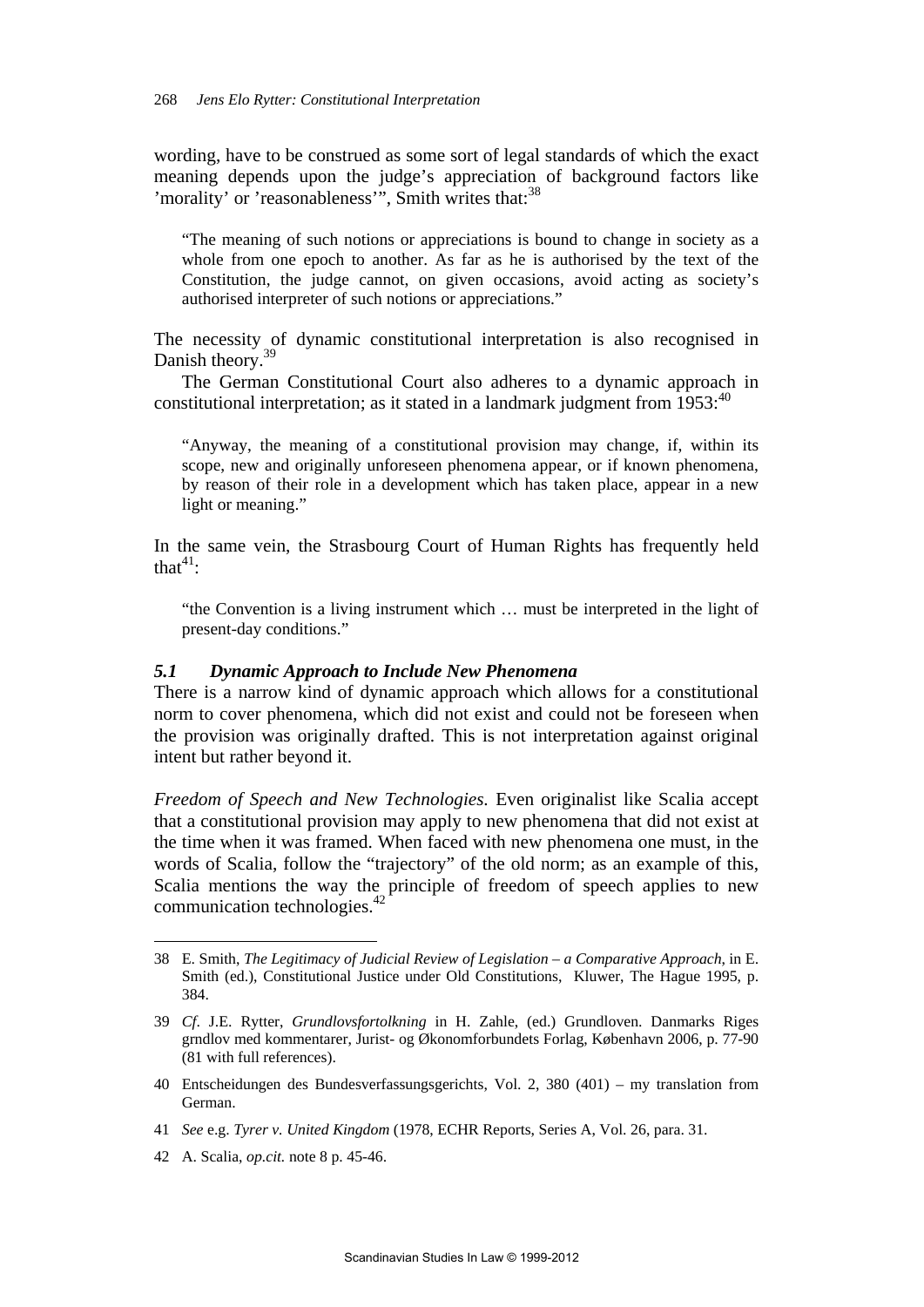#### *5.2 Dynamic Approach in Light of Changed Values or Conditions*

Originalists will be more reluctant to accept a broader kind of dynamic approach, which allows for the meaning of a constitutional norm to change in accordance with society and its prevailing values.

*Is the Death Penalty "Cruel and Unusual Punishment"?* What Scalia objects to is the broad form of dynamic interpretation: that the original meaning and implications of a constitutional provision may change according to normative and sociological developments in society. For example, when the Eigth Amendment of the US Constitution prohibits "cruel and unusual punishment" this concept cannot, according to Scalia, include the death penalty even if today many would consider that punishment to be cruel. Why? Because it is clear from the constitutional context that the death penalty was not originally considered a cruel punishment, the existence of death penalty being explicitly contemplated by other provisions of the Constitution.<sup>43</sup>

To my mind, such an original assumption cannot bind subsequent interpreters. What is cruel punishment must depend on a present day assessment taking into account evolving standards of humanity as well as scientific realization concerning the impact on the human psyche of a death sentence.<sup>44</sup> What is binding on subsequent interpreters is that only "cruel" punishment is prohibited. The threshold of "cruelty" is clearly high. The prohibition could not be dynamically expanded to cover also, say, "harmful" punishment, because that would transgress the text as well as the abstract intent of the framers. The framers intended only to outlaw "cruel" punishment, but it must be left to the posterity to assess what is (now) considered cruel and what is not.

*Is Life-Sentence Compatible with "Human Dignity"?* I thus prefer the approach of the German Constitutional Court which has recognised that, due to the development towards an ever more humane penal system, life-sentence is now only compatible with Article 1(1) of the German Constitution concerning the protection of "human dignity", provided that the person sentenced is given a real prospect of release in his lifetime.<sup>45</sup>

*Is Physical Punishment of School Children "Inhuman or Degrading Treatment*"? In the same way, the Strasbourg Court in 1978 held that due to the legal and normative development which had taken place, physical punishment of school pupils was no longer compatible with Article 3 of the ECHR prohibiting "inhuman or degrading treatment or punishment".<sup>46</sup>

<sup>43</sup> A. Scalia, *op.cit.* note 8, p. 46.

<sup>44</sup> *Cf*. the US Supreme Court in *Rhodes v. Chapman*, 452 U.S. 337, at p. 346.

<sup>45</sup> *See* "Life-sentence" decision, 1977, Entscheidungen des Bundesverfassungserichts, Vol. 45, 187 (229).

<sup>46</sup> *Tyrer v. United Kingdom* (1978), ECHR Reports, Series A, Vol. 26.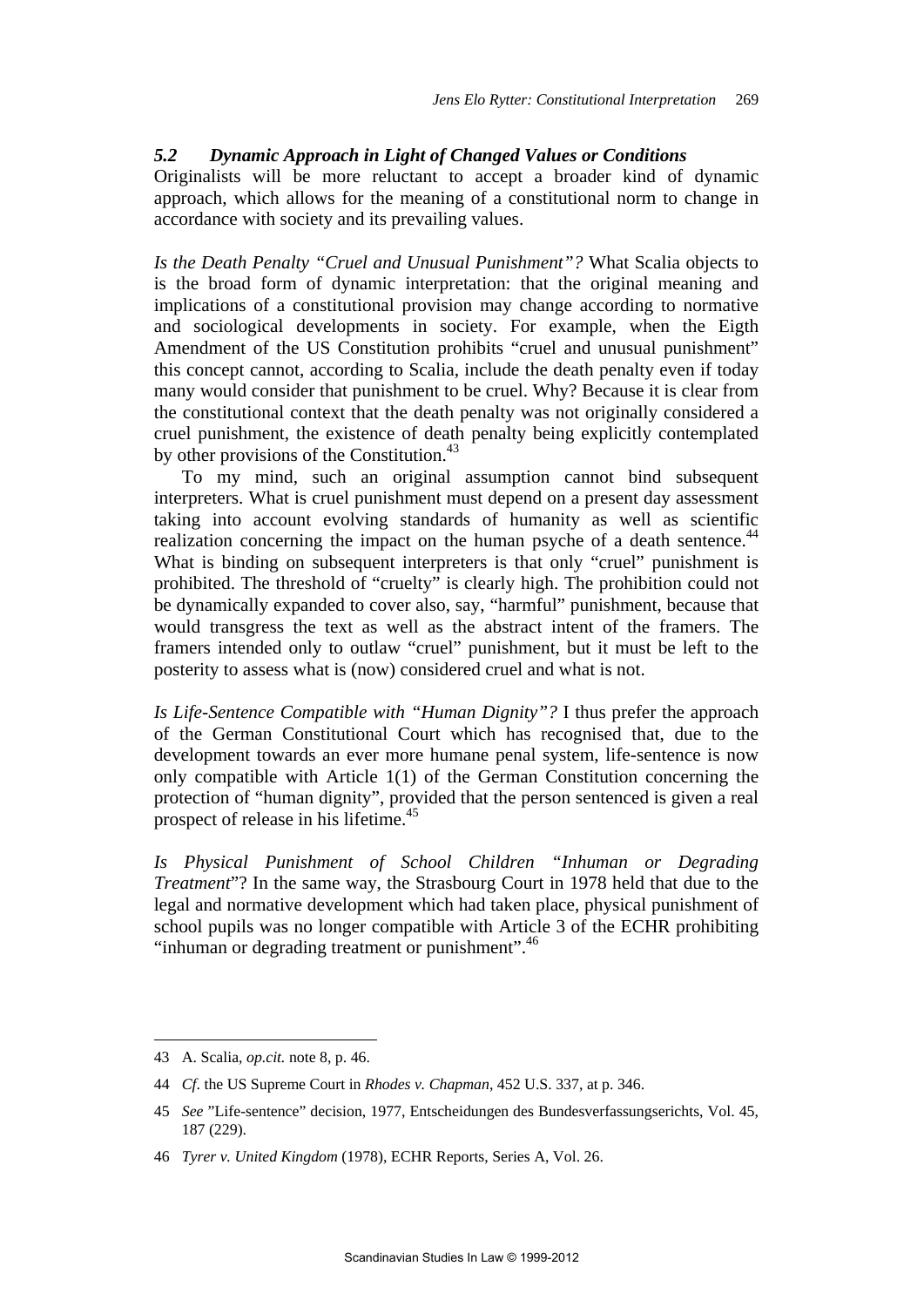## *5.3 Assessment*

Surely, what was originally intended to be the general norm must be binding on the future, whereas original assumptions as to its concrete content and implications are not. A dynamic approach seems ultimately required for broad constitutional provisions to preserve their original normative function and purpose and thus their authority, because the constitution is meant as an overall legal framework for an ever-changing society. Dynamic interpretation seems especially necessary as regards constitutions which by reason of a difficult procedure or a traditional reluctance to amend them cannot easily be formally amended. A dynamic approach, furthermore, opens constitutional interpretation to influence and inspiration from international developments – including transnational and international case-law (ECHR).

# **6 The Push from the International Context**

The European Court of Justie and the European Court of Human Rights have displayed judicial activism to a much larger degree than has been tradition in many national European legal systems.<sup>47</sup> The basis of this active interpretative style is the Vienna Convention on the Law of Treaties (1969), which requires an objective interpretation of treaties, the primary source of interpretation being the text of the treaty provision in its context and in light of the purpose of the treaty as a whole; as provided in Article 31(1):

"A treaty shall be interpreted in good faith in accordance with the ordinary meaning to be given to the terms of the treaty in their context and in the light of its object and purpose."

This interpretative approach is also, necessarily although at times slowly, affecting national courts with more restrictive legal traditions of interpretation, such as the Danish courts.<sup>48</sup> The impact from international courts and their style of interpretation on national courts is likely to increase even further, since in the long term, national courts cannot uphold two watershed approaches to legal interpretation, one applicable to the implementation of supra-/international obligations and another one for "original" national law, including the national constitution. There has to be, and it is in the nature of legal thinking to pursue, consistency within the legal system.<sup>49</sup>

<sup>47</sup> *Cf*. e.g. T. Koopmans, *Sources of Law – the New Pluralism*, in Liber Amicorum Ole Due, GADs Forlag, København 1994, p. 194 et seq.

<sup>48</sup> *See* J.E. Rytter*, op.cit.* note 8, pp. 77-90 (83) with further references.

<sup>49</sup> *Cf*. B. Gomard, *Juraen under forandring og udvikling*, Ugeskrift for Retsvæsen 1993, Afd. B, s. 392.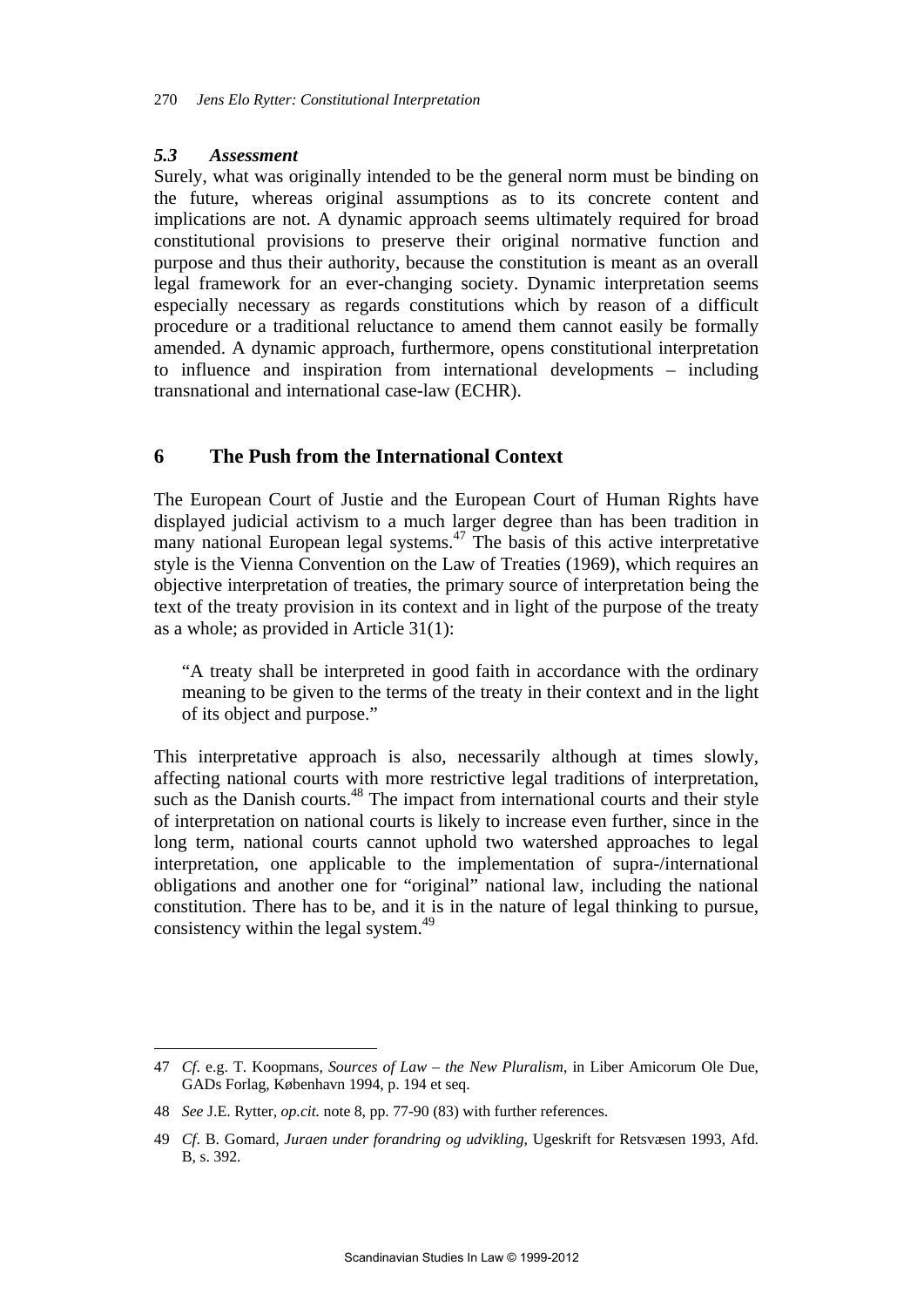Thus, a Danish Governmental Report on the Judiciary from 1996 in dealing with the growing relevance of ECHR and EC-law and the impact of those legal systems on the (constitutional) role of Danish courts, stated among others that: $50$ 

"This development contributes, moreover, to a change in the role of the courts – a role by which the courts, to a larger extent than previously, are called upon to exercise an autonomous, law-making function. Consequently, it is to be expected that the judges must adopt a broader style of interpretation and a sources-of-law approach, which to a certain extent goes beyond and thereby in part differs from the current one."

# **7 Concluding Remarks**

First of all, I believe the preceeding discussion has shed light on certain points which – to a large extent regardless of one's personal position(s) in the debate – are of general relevance:

- The philosophy of constitutional interpretation is not a choice between either a textualist-originalist approach or a teleological-dynamic approach. Whereas the textualist and the originalist approaches seem often to be perceived as somehow intrinsically linked, there is no logical basis for such a link; even though the two may often come together, one may well adhere to textualism, while rejecting originalism. It seems more difficult to favour a broad purpose-orientation, yet reject a dynamic approach; the former seems to imply the latter. $51$
- The choice between textualism or purpose-orientation and between originalism or dynamic approach is often not a matter of one instead of the other, but rather a matter of degree. There is a narrow kind of purpose-orientation that even sworn textualists subscribe to and there is a narrow kind of dynamic approach that even originalists will embrace. In short, no sensible interpreter would completely reject purpose-orientation and a dynamic approach.

Secondly, in the course of the preceding discussion I have also indicated or at least hinted at my own position on the different issues pertaining to constitutional interpretation:

 In interpreting the text of any broad constitutional provision it is certainly relevant, I would say necessary, to consider the purpose and spirit of that provision seen in the context of the constitution as a whole. The text and the meaning which it can reasonably be said to have defines the outer limits of interpretation, except only for that normative content which may

<sup>50</sup> *Domstolsudvalgets betænkning*, Governmental Report No. 1319 (1996), p. 176 – my translation from Danish.

<sup>51</sup> *Cf*. J.E. Rytter, *op.cit.* note 1, p. 157.